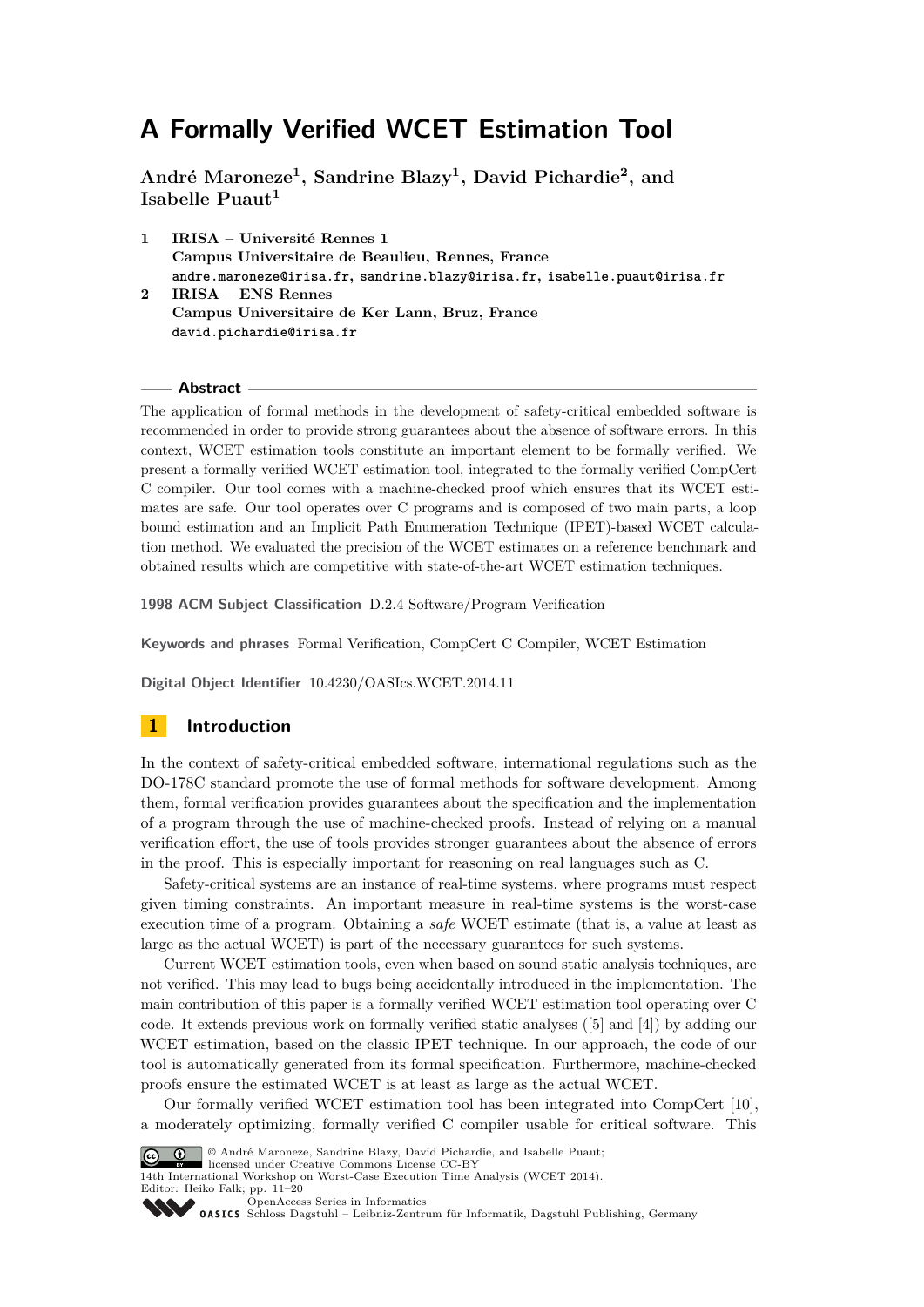integration provides two major benefits for our tool: first, it allows us to reuse CompCert's formal specifications, including formal semantics for C and assembly (CompCert targets PowerPC, ARM and x86 assembly). Second, it enables the integration of analyses at different intermediate languages (e.g. high-level loop transformations and low-level WCET estimation). It also allows us to benefit from CompCert's optimizations (such as constant propagation) to improve the precision of our WCET estimates.

In our formal development, we verified two major components of our WCET estimation tool: a loop bound estimation technique (inspired by one of SWEET's [\[7\]](#page-9-4) techniques for loop bound estimation), based on program slicing and a value analysis, and the generation of an integer linear programming (ILP) system for WCET estimation via IPET. Combining these techniques results in a WCET estimation tool together with a machine-checked proof that the produced WCET estimate is safe. We evaluated the precision and efficiency of our implementation on the Mälardalen WCET benchmarks [\[8\]](#page-9-5). Our results are competitive with state-of-the-art WCET estimation techniques.

This paper is structured as follows: in Section [2](#page-1-0) we present the architecture of our WCET estimation tool, focusing on the techniques and implementation. In Section [3,](#page-3-0) we detail the proof architecture, presenting a high-level view of the final correctness theorem in our formalization and its main components. In Section [4,](#page-7-0) we describe the experimental evaluation and its results. We present some related work in Section [5](#page-8-0) and then conclude in Section [6.](#page-9-6)

# <span id="page-1-0"></span>**2 Architecture of our WCET estimation tool**

We developed our WCET estimation tool within CompCert, which is equipped with a correctness theorem, that is, a proof relating the behaviors of source and compiled code, which ensures that no bugs are introduced during compilation. CompCert has several intermediate languages, among them RTL (for *Register Transfer Language*), where a program is represented by its control-flow graph (CFG). Our loop bound estimation is performed at this level. The WCET calculation phase is defined at the lowest level (assembly), closer to the executable for more precision. The result of our analyses performed in RTL is transported to assembly thanks to the correctness theorem.

Figure [1](#page-1-1) illustrates the architecture of our WCET estimation tool (bottom row) within the CompCert compilation chain (top row). We start by presenting the loop bound estimation (Section [2.1\)](#page-2-0). Due to space considerations, we only present an overview of this technique, referring the reader to [\[5\]](#page-9-0) for more details.

The other main component in our tool is the WCET calculation step, which generates an ILP system to produce the WCET estimate (Section [2.2\)](#page-2-1). It uses the result of the loop bound estimation. Finally, we present some (optional) loop transformations (Section [2.3\)](#page-3-1), used to improve the precision of our WCET estimate. They are performed on structured loops, during front-end compilation.

<span id="page-1-1"></span>

**Figure 1** CompCert's compilation chain (top) and our WCET estimation tool (bottom).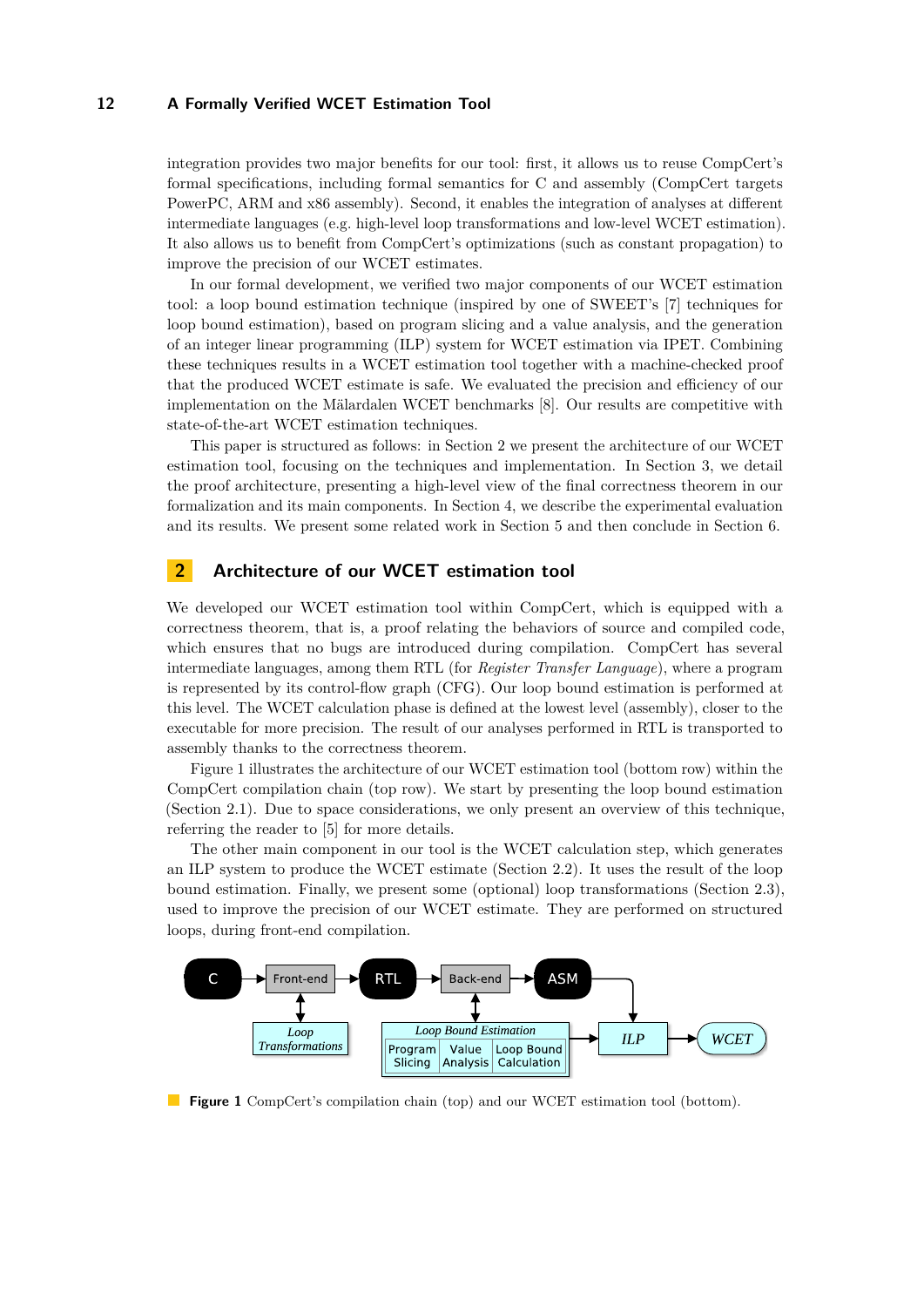## <span id="page-2-0"></span>**2.1 Loop bound estimation**

Our loop bound estimation technique, inspired by one of those used in SWEET [\[7\]](#page-9-4), is composed of three parts: program slicing, value analysis, and loop bound calculation. In a deterministic and terminating program execution, the same program state cannot occur twice, i.e. the values of the program variables are unique at each iteration. Thus, we count the number of different states and use it as an upper bound for the number of loop iterations.

For each loop in the program, the first step consists in performing program slicing by removing statements not related to the loop header, which is our slicing criterion. This improves the precision and speed of the following passes. For instance, in the program below, where the loop header is the loop exit condition  $(i < 5)$ , program slicing removes statements which do not affect the value of variable i (considering f free of side-effects).

```
i = 1:
a[0] = 0;while (i < 5) {
   a[i] = a[i-1] + f(i);i++;
}
                               i = 1:
                               while (i < 5) {
                                   i++;
                               }
```
Then, our value analysis computes, for each program variable at each program point, an interval containing all possible values of that variable, as indicated in the code fragment below. This interval is a safe over-approximation, and therefore when counting the number of different possibilities, we will obtain a safe estimate of all possible values. This analysis is based on abstract interpretation, and it is detailed in [\[4\]](#page-9-1). An example program is presented below, with the result of our value analysis in the right column.

| $i = 0; j = 0;$ | $i \in [0,0], j \in [0,0]$    |
|-----------------|-------------------------------|
| while $(i < 5)$ | $i \in [0,5]$ , $j \in [0,2]$ |
|                 | $i \in [0,4], j \in [0,2]$    |
| $i++$ ;         | $i \in [1, 5], j \in [0, 2]$  |
|                 | $i \in [5,5]$ , $j \in [0,1]$ |
| $i = 0;$        | $i \in [0,0], j \in [0,1]$    |
| $j++;$          | $i \in [0,0], j \in [1,2]$    |
|                 | $i \in [0,5]$ , $j \in [0,2]$ |
|                 | $i \in [5,5], j \in [2,2]$    |

The final stage consists in computing the product of the size of the domains of the *relevant variables* for each loop – variables which are *live*, *used* and *modified* inside the loop. Only these variables may influence the number of loop iterations.

The computed product is a safe loop bound estimation. For instance, in the previous example there are two relevant variables, i and i. The number of iterations is safely bounded by the product of the sizes of their intervals at the loop exit condition ([0*,* 5] and [0*,* 2]), that is,  $6 \times 3 = 18$  iterations (the exact bound here is 15 iterations). This method also works for nested loops, by computing the product of outer and inner loop bounds.

# <span id="page-2-1"></span>**2.2 IPET-based WCET estimation**

We apply a classic technique, namely IPET [\[11\]](#page-9-7), to produce an ILP system representing the program's execution flow. The objective function to maximize, representing the program execution time, is  $T = \sum_{i \in code} t_i x_i$ . For each program point *i* in the program,  $x_i$  is a static over-approximation of the number of times *i* is executed, and *t<sup>i</sup>* is the cost coefficient (in cycles) associated to this program point. In our tool, we currently use a simple cost model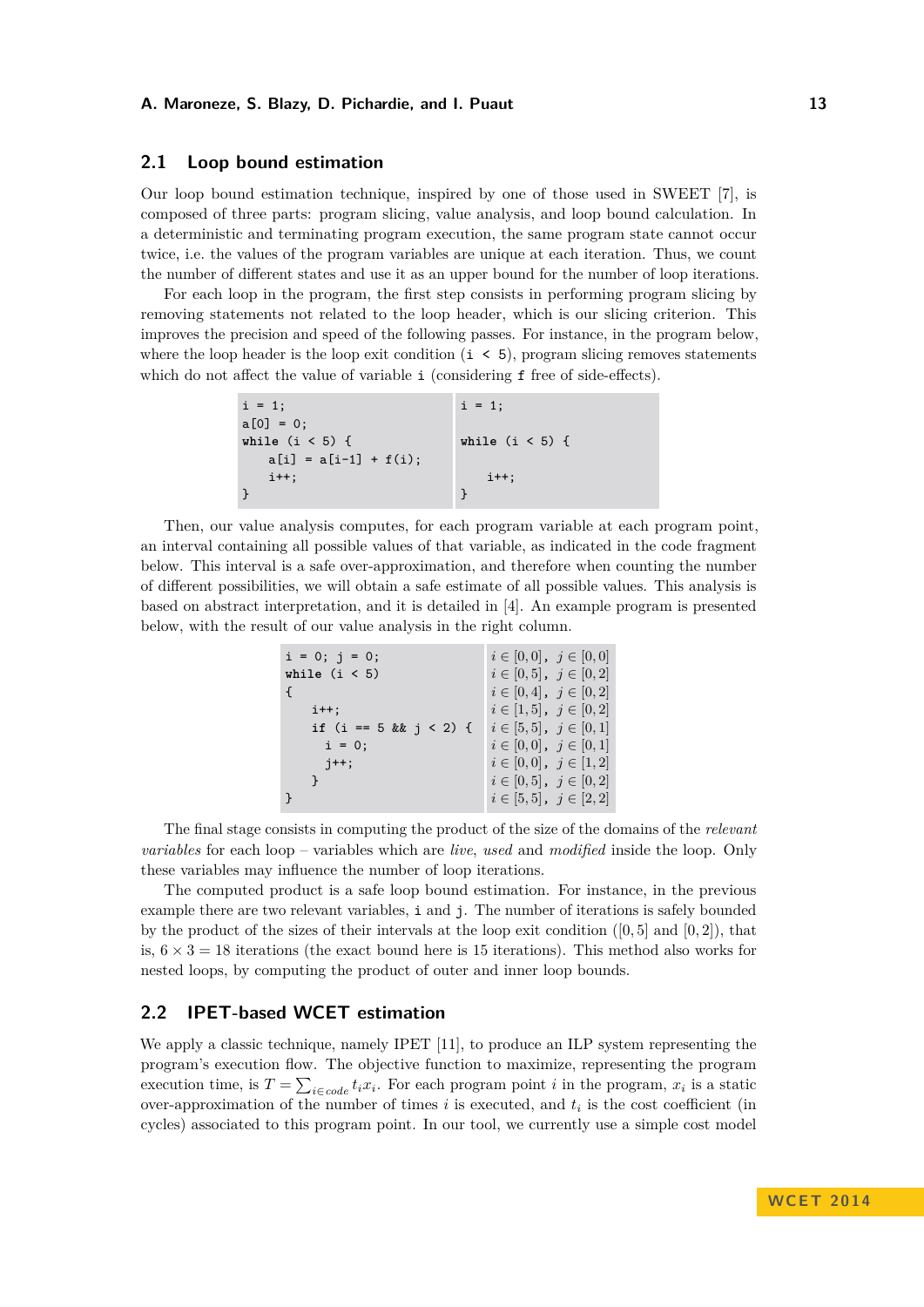where  $t_i = 1$  for every instruction. Our ILP constraints are obtained from the reconstructed CFG at the assembly level. The ILP also incorporates the loop bounds previously computed, as constraints of the form  $x_h \leq N$ , where h is a loop header and N is the inferred loop bound. RTL bounds are correctly transported to assembly thanks to CompCert's semantic preservation theorem.

# <span id="page-3-1"></span>**2.3 Loop transformations**

To improve the precision of our loop bound estimations, we apply two kinds of loop transformations: *loop inversion* and *loop unrolling*. Loop inversion consists in converting while and for loops into do-while loops. The motivation behind this transformation is the fact that each kind of loop behaves differently with respect to loop iterations (while and for loops execute the loop exit condition more often than the loop body). A cost-effective way to deal with the variety of C constructs is to reduce them to a few general cases and treat them uniformly, which is done by loop inversion. The code fragment below illustrates the application of loop inversion to a simple while loop.

|                   | if $(i < 5)$ {      |
|-------------------|---------------------|
| while $(i < 5)$ { | do f                |
| $f(i)$ :          | f(i)                |
| $i++$             | $i++$ :             |
|                   | } while $(i < 5)$ ; |
|                   |                     |

Loop unrolling is used to improve the precision of the WCET estimate for loops containing conditional branches with different execution costs, for instance in a loop where the first iteration performs differently from the others. Without loop unrolling, the cost of the longest branch is considered in each iteration and results in a WCET overestimation. The code below illustrates an example where loop unrolling helps to improve precision. The values inside the /\*...\*/ comments indicate statically known values which will be optimized by a constant propagation pass. For instance, the second call to the init() function in the unrolled loop below is unreachable, and therefore eliminated after code simplification, as indicated in the last column.

| $i = 0$ ;             | $i = 0$ ;                                    | $i = 0$ ;               |
|-----------------------|----------------------------------------------|-------------------------|
| do f                  | do {                                         | do f                    |
| if $(i == 0)$ init(); | if $(i \ \frac{\sqrt{*0*}}{=} 0)$ init();    | $init()$ ;              |
| $i++$ :               | $i++$ :                                      | $i++$ :                 |
| $}$ while $(i < 2)$ ; | if $(i \t / * 1*/ > = ?)$ break;             | //if $(1 > = 2)$ break; |
|                       | if $(i \ \ x \neq 1 \ * \ f = 0)$ init();    | //if $(1 == 0)$ init(); |
|                       | $i++$ :                                      | $i++$ :                 |
|                       | } while $(i \ \frac{\sqrt{2}x}{\sqrt{2}})$ ; | $}$ while $(i < 2)$ ;   |

To avoid excessive unrolling, we only unroll loops with conditional branches (which can help improve the WCET), and limit the unrolling factor according to the size of the code.

# <span id="page-3-0"></span>**3 Proof of our WCET estimation tool**

Our tool has been specified and formally proved correct using the Coq [\[6\]](#page-9-8) proof assistant. With Coq's functional specification and programming language, we proceeded as follows: first, we specified our functions; then, we defined logical properties about these specifications; afterwards, we proved these properties using Coq's interactive proof mechanism, where we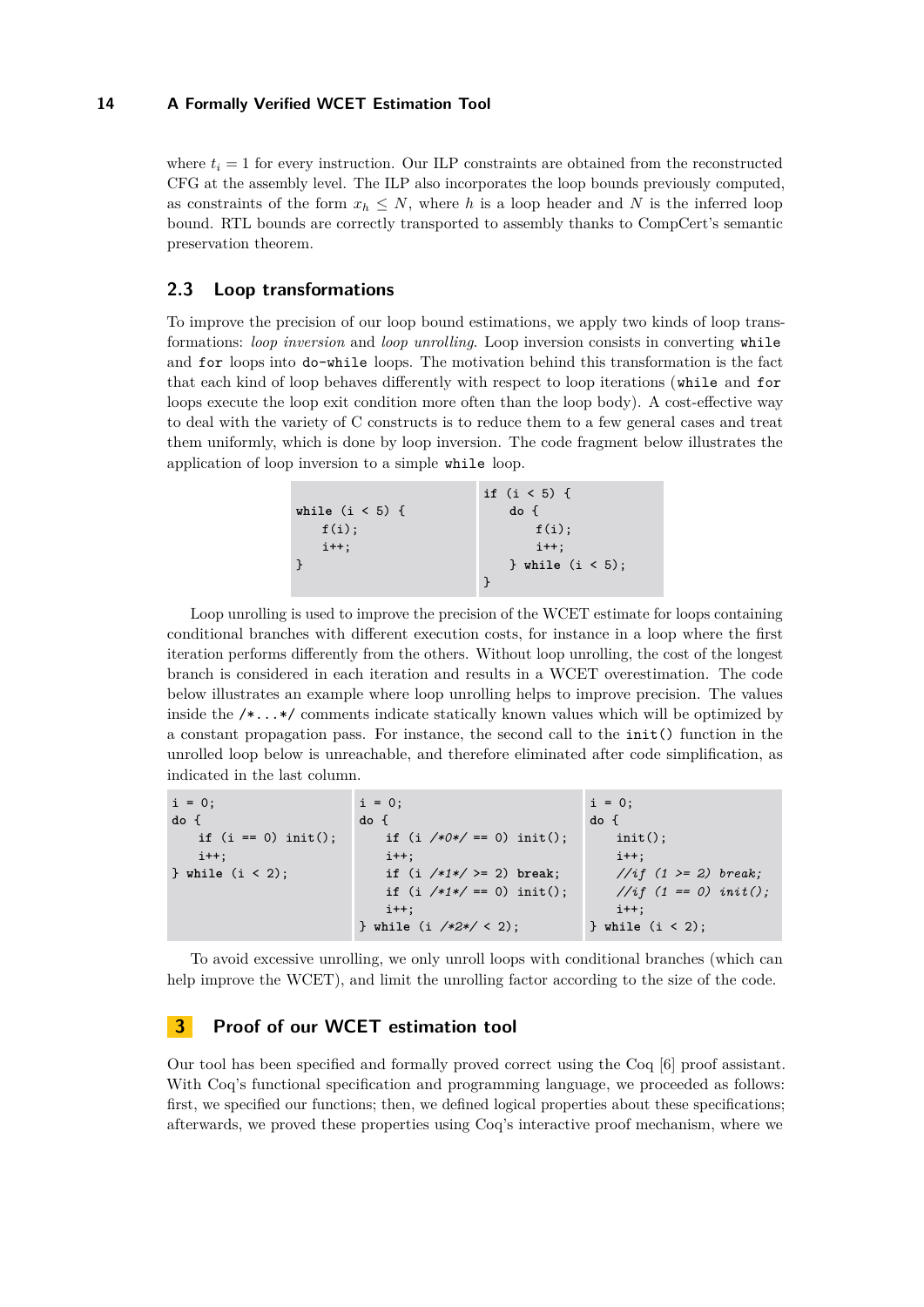write the proof step-by-step while Coq checks its correctness; finally, we used the automatic code generation mechanism available in Coq to obtain our verified tool directly from its specification. In the end, we obtained an executable software (our WCET estimation tool) plus its *proof of correctness*.

The proof of correctness is a proof of semantic preservation. In this section, we define more precisely our notion of semantic preservation and then we detail the proof architecture of the main components of the tool. We present *what* has been proved correct, with an intuitive notion of the main correctness lemmas, and briefly mention the proof techniques, i.e. *how* it has been proved.

# <span id="page-4-0"></span>**3.1 Correctness theorem of the WCET estimation**

To define the correctness of a WCET estimation algorithm, we need to define the WCET itself and then what is a WCET estimate and how to compute it. We do so from a formal semantics of the CompCert assembly language. We present here some notions necessary for understanding our proof sketches.

In our semantics, a *program state* contains the value of each memory variable and machine register at a given point in the program execution. The semantics defines the evolution of program states. A well-formed sequence of program states forms an *execution trace*. We denote *Terminates*( $P$ ,  $tr$ ) as the complete execution of program  $P$ , producing the execution trace *tr*.

We extended the CompCert assembly semantics to take into account the quantitative aspect of the WCET, adding *execution counters* for every program point and program transition (CFG vertex and edge, respectively). These counters correspond to the number of occurrences of the program point (or program transition) in a given execution trace. They represent the *exact* values obtained during execution along that trace.

The execution time *T* of an execution trace *tr* is defined as *the sum of the execution counters of every program point* (since local costs are considered as 1). The *worst-case* execution time of a program *P* is thus defined as the maximum execution time among all possible program executions. More formally, we can define the WCET as follows. Let *TR*(*P*) be the set of all possible traces of program *P*, that is,  $TR(P) = \{tr \mid Terminates(P, tr)\}.$ Then:

$$
WGET(P) = \max_{tr \in \, TR(P)} T(tr)
$$

Note that this is only a mathematical definition: neither our algorithm nor our proof actually enumerates all program paths.

To perform the WCET estimation, we *over-approximate* the execution counters using the  $x_i$  variables of the ILP system. Our WCET estimate,  $WCET_E$ , is the sum of all  $x_i$ variables. For a WCET estimation tool to be considered *sound*, all estimates it produces must be larger than or equal to the actual WCET. This can be stated as follows: *for any terminating program, every estimate t<sup>E</sup> produced by the tool must be an over-approximation of the actual WCET*.

▶ Theorem 1 (Correctness of the WCET Estimation).

 $\forall P, \forall tr, \text{Terminates}(P, tr) \land \text{WCEPT}_E(P) = |t_E| \implies \text{WGET}(P) \leq t_E$ 

 $WCEPT_E$  is the actual WCET estimation (partial) function, defined as the composition of all stages of our WCET estimation tool. A successful estimation is denoted by  $|t_E|$ . The executable code for  $WCET_E$  is automatically obtained from its formal specification.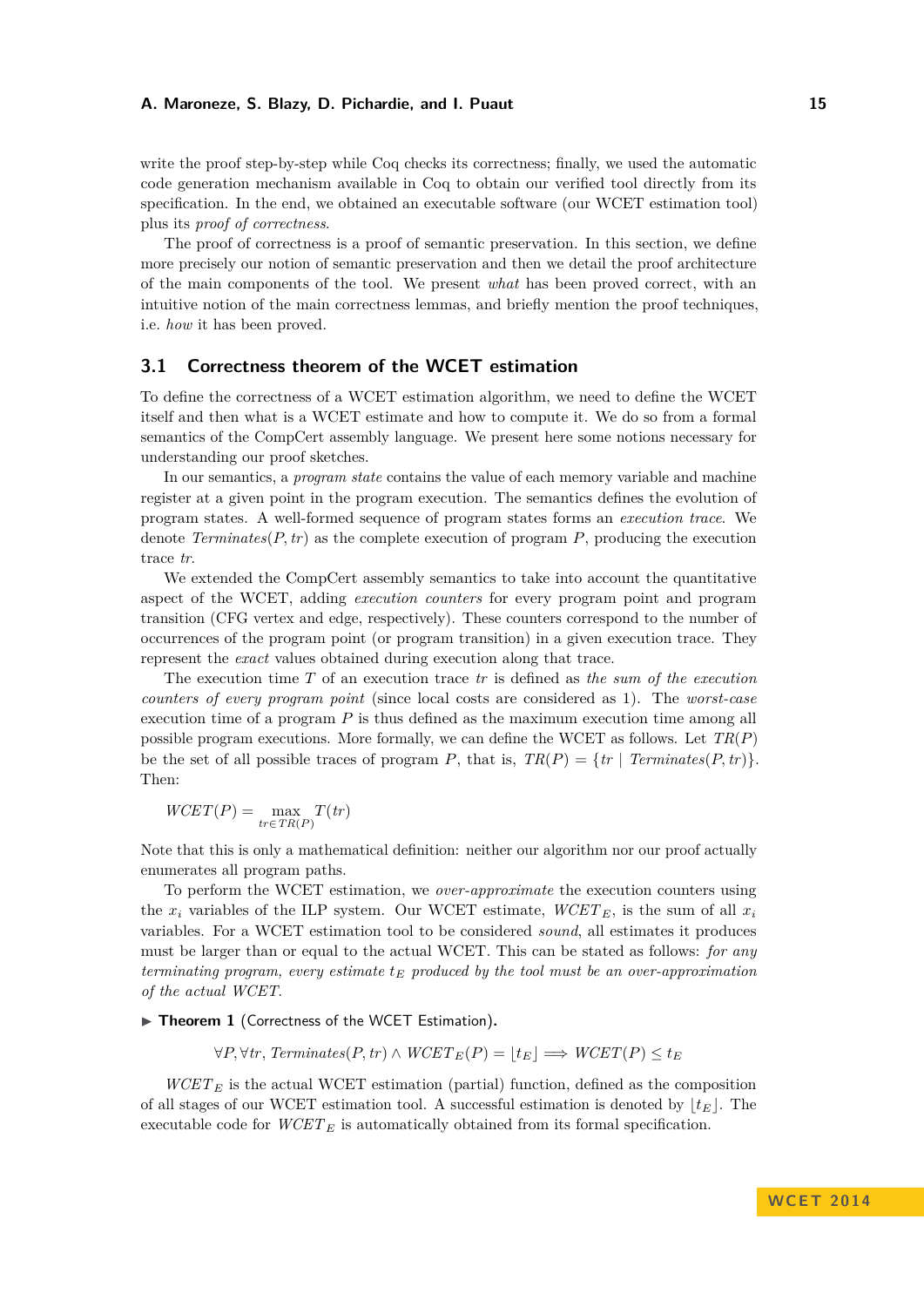## <span id="page-5-0"></span>**3.2 Proof techniques**

In formal verification, the standard approach consists in formally specifying and proving every concept and algorithm, once and for all. For instance, this means formally verifying an ILP solver to prove the correctness of the WCET calculation phase, for every program. However, the formal verification of an ILP solver is an endeavor which is out of our approach. In such situations, there is an alternative proof technique which provides strong guarantees about correctness, called *a posteriori validation* [\[14\]](#page-9-9). It consists in checking the *result* of a computation (using a *validator*) without proving each step of its construction.

More specifically, we used *verified validation*, which includes a proof of correctness of the validator itself. This proof ensures that any result accepted by the validator is indeed correct. This technique is already used in CompCert, for instance during register allocation.

The major advantages of a posteriori validation are (1) manageable proof effort (especially for algorithms relying on sophisticated heuristics, whose proof might be otherwise too costly) and (2) the possibility to integrate untrusted code (such as an off-the-shelf ILP solver, instead of having to prove the solver itself). The trade-off is that validation may incur some extra computation time during program execution. However, in our case validators were used in situations where their cost was negligible with respect to the computation time of the solution itself (such as during ILP computation).

## **3.3 Correctness proof of the loop bound estimation**

To deal with all kinds of loops (such as unstructured loops created by goto statements), the correctness theorem of our loop bound estimation is defined in terms of arbitrary program points. In other words, we prove that the execution counters of a given set of program points are bounded by our estimation technique. In practical terms, these program points correspond to *loop headers*, which entails that their loops are effectively bounded.

Since the loop bound estimation is composed of three parts, we defined a correctness theorem for each of them and combined the proofs using theorems that already exist in CompCert. The idea behind the correctness of each of these intermediate theorems is presented in the following.

### **Program slicing**

Informally, the correctness of program slicing is stated as: *the bounds computed in the sliced program are a safe overestimation of the bounds computed in the original program*. In other words, we can transform a program  $P$ , obtaining a program slice  $P'$ , compute bounds on the latter, and safely transpose these bounds to the original program.

More formally, and as an example of a Coq theorem, we present below a simplified version of the correctness theorem of program slicing. Let P be an RTL program and  $slice(P, i)$ its sliced version with respect to program point i. Let tr and tr' be valid execution traces of P and  $\text{slice}(P, i)$ , respectively. Then, any bound B which is correct for the counter of i in P' (that is, counter  $(tr', i) \leq B$ ) is also a correct bound in the original program.

```
Theorem slicing_correctness :
   forall (P : program) (i : program_point) (tr tr' : exec_trace),
     Terminates (P, tr) \land Terminates (slice (P, i), tr') \impliesforall (B : int),
     counter (tr', i) < B\implies counter (tr, i) \leq B.
```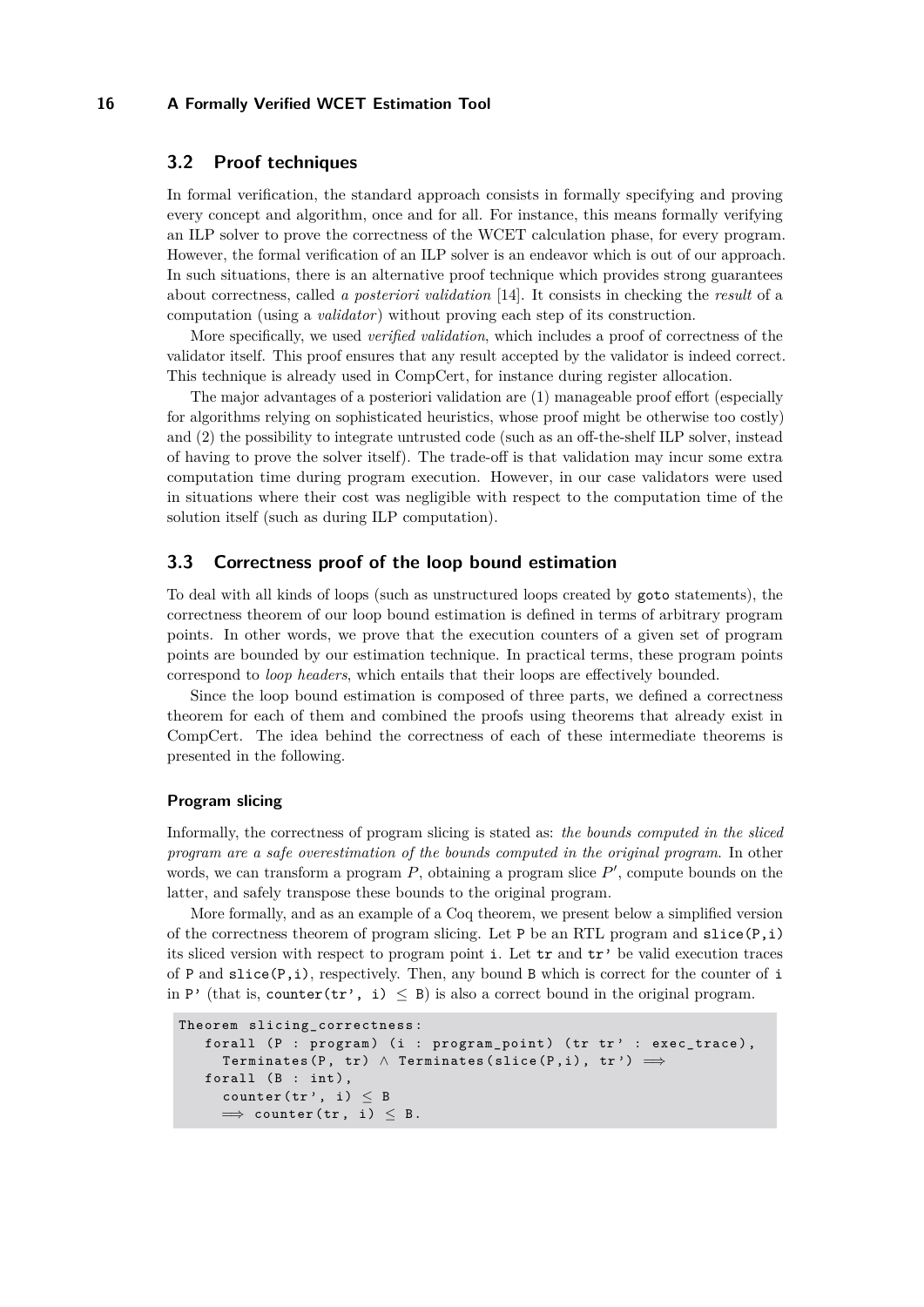Program slicing is a transformation that preserves the semantics with respect to some slicing criterion. This property is classically proved by induction on the execution relation between the original and transformed programs. It amounts to showing that a step-by-step parallel execution of both programs results in the same execution counters for the slicing criterion (i.e. the loop header) in both programs.

To compute a slice efficiently, sophisticated data structures (such as postdominator trees and program dependence graphs) are necessary. To avoid formalizing all of them, we developed an untrusted program slicer and validated its result, obtaining the same guarantees while enabling the adoption of more efficient slicers without having to change the proof. Detailed information about the program slicer and its validation are described in [\[5\]](#page-9-0).

#### **Value analysis**

An intuitive notion of the formal correctness of the value analysis can be stated as follows: *for any interval given by the value analysis, all possible variable values are taken into account*. This is true for each program point and each program variable. To prove it correct, we first show that each individual execution step (given by the assembly formal semantics) is correct in itself. For instance, after a CFG branch merge, an interval union of the values of each branch is a correct over-approximation of the values after the merge.

The major difficulties in proving the value analysis come from issues related to the complexity of the C language (such as having a large number of operators) and the efficiency of the analysis. In the presence of loops, the analysis needs to perform several iterations before it reaches a final (stable) solution. We show that each operator is correctly abstracted into an interval, and then we show that the final solution is stable with respect to loops. Both facts entail that the solution is a correct over-approximation.

#### **Loop bound calculation**

The proof of the loop bound calculation relates the sizes of the intervals of variable values to the execution counters in the extended semantics. It is proved by induction on the execution trace: every time an execution step would allow a program point to exceed its bounds, this would lead to an infinite loop. The bounds, defined with respect to the result of the value analysis, contain every possible value for all variables which influence the loop condition. For instance, if variables  $i$  and  $j$  have bounds  $[0, 1]$ , and they are the only variables influencing the loop exit condition, then these pairs can appear at most once in the execution trace:  $(0,0)$ ,  $(0,1), (1,0)$  and  $(1,1)$ . Reaching the loop exit condition a fifth time (e.g. with  $(i,j) = (1,1)$ ) would imply an infinite repetition of the same sub trace, leading to an unbounded execution time. The same reasoning is extended to handle nested loops.

## **3.4 Correctness proof of the ILP**

As mentioned in Section [3.2,](#page-5-0) we use *a posteriori* validation to guarantee a correct ILP result. Our verification is decomposed in three parts, as indicated in Figure [2.](#page-7-1) The first part consists in proving that the ILP generation is correct. The second part is the ILP solving, performed by an external component. The final part is the validation of the solution.

Proving the ILP correct means showing that each ILP variable is an over-approximation of its corresponding execution counter. Using the flow constraints (including loop bounds), the proof of correctness is based on reasoning by induction on the execution trace.

The generated ILP is sent to an external ILP solver (such as lpsolve  $[2]$ ), which returns an assignment of variable values and the corresponding WCET estimate. We prove two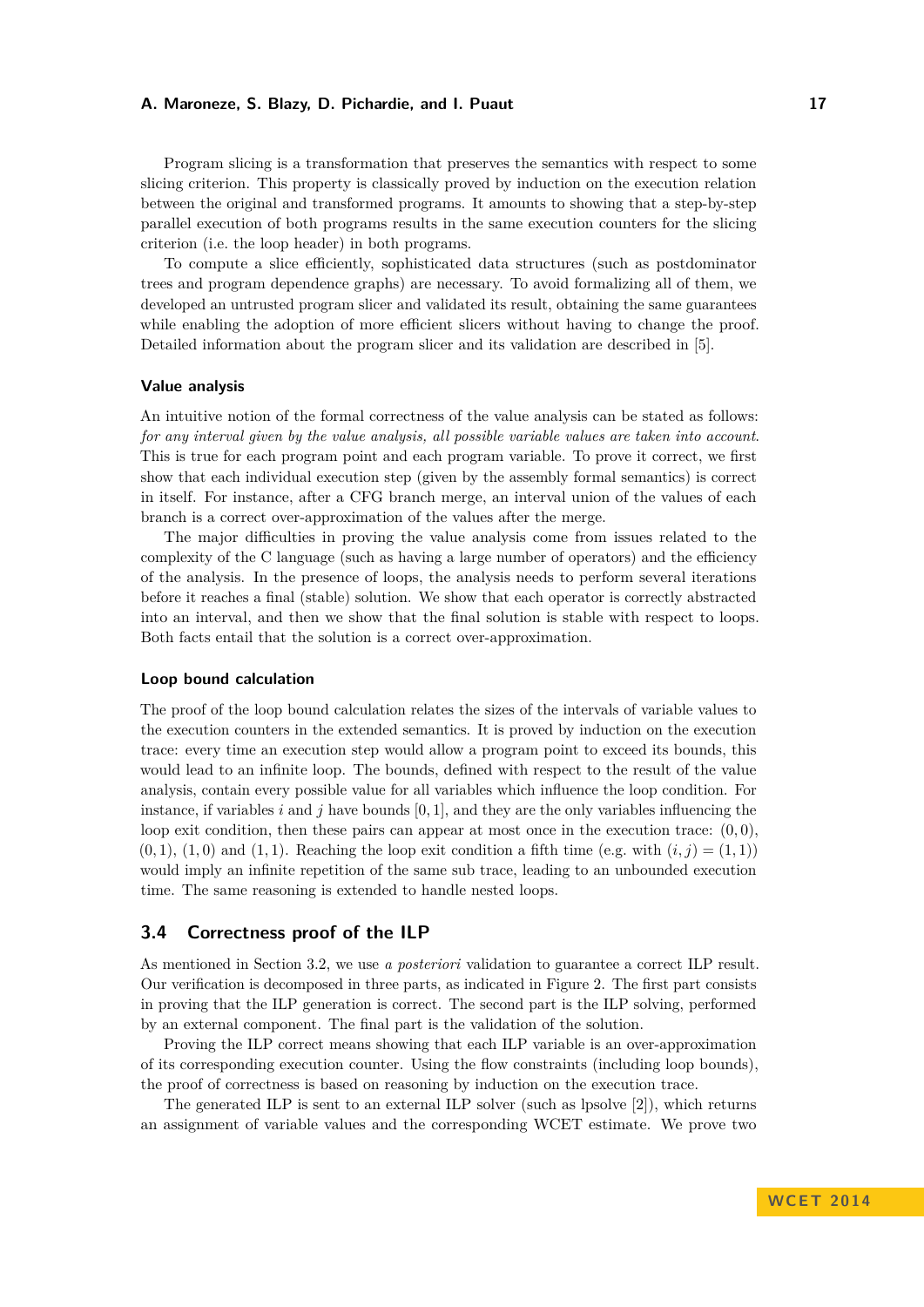<span id="page-7-1"></span>

**Figure 2** Diagram of the components used for the IPET verification.

properties about the result: that (1) it is a solution of the system (a valid assignment), and that (2) it is the *largest* solution (i.e. the worst-case).

Verifying property (1) only requires substituting variables with their assigned values and checking that all constraints are respected. To verify property (2), we show that any larger solution is infeasible. To do so, we augment the system with the negation of the solution (i.e. we add  $\sum x_i > t_E$ , where  $t_E$  is the solution given by the solver) and then we compute a *Farkas certificate* [\[3\]](#page-9-11), a set of linear coefficients which can be used to prove the infeasibility of a linear system. This computation amounts to the solution of a system of the same size.

To integrate this technique within the proved framework, we define and prove a verified validator in Coq, whose inputs are the ILP system, its (untrusted) solution and a certificate, and whose output is *true* if the certificate confirms that the solution is valid. The correctness theorem of the validator ensures that, if the inputs pass validation, then the solution is a correct WCET estimate. With this final step, we prove the theorem stated in Section [3.1.](#page-4-0)

### **3.5 Feedback on the proof effort**

Our proof effort resulted in over 15,000 lines of Coq code (half of them being Coq definitions, and the other half being Coq proofs). The development also contains about 2,000 lines of manually written OCaml code (which includes code such as the program slicer), and about the same size of code automatically generated from the Coq development.

Concerning the development methodology, we followed the standard practice in formal verification, which consists in performing the specification and the proof in parallel. While performing the proof, several details about the specification need to be reformulated, either to improve their clarity, or to enable the proof to go through (e.g. there are several ways to specify a program slicer, but only a few of them lead to efficient proof strategies).

## <span id="page-7-0"></span>**4 Experimental evaluation**

We evaluated our WCET estimation tool on the Mälardalen WCET benchmarks. We considered 15 of the 20 programs evaluated in  $[5]$ . The other 5 programs (adpcm, fft1, fir, insertsort and ludcmp) contain loops which were not bounded due to imprecisions in the value analysis, such as loops depending on floating-point variables or on memory contents.

We compiled the code to PowerPC assembly to estimate its WCET. To evaluate the precision of our WCET estimation, we modified the programs having several possible execution paths (e.g. by setting specific values to input variables) to ensure execution of a worst-case path. We executed them using the formal semantics to obtain the exact WCET, and then we compared this value to the estimate obtained on the original program.

Figure [3](#page-8-1) presents our evaluation. For each program, we indicate the size of its source code  $(LoC)$  and we present the relative WCET overestimation, using 3 different configurations: no loop transformations, loop inversion only, and loop inversion together with loop unrolling. We also present the analysis times of our tool.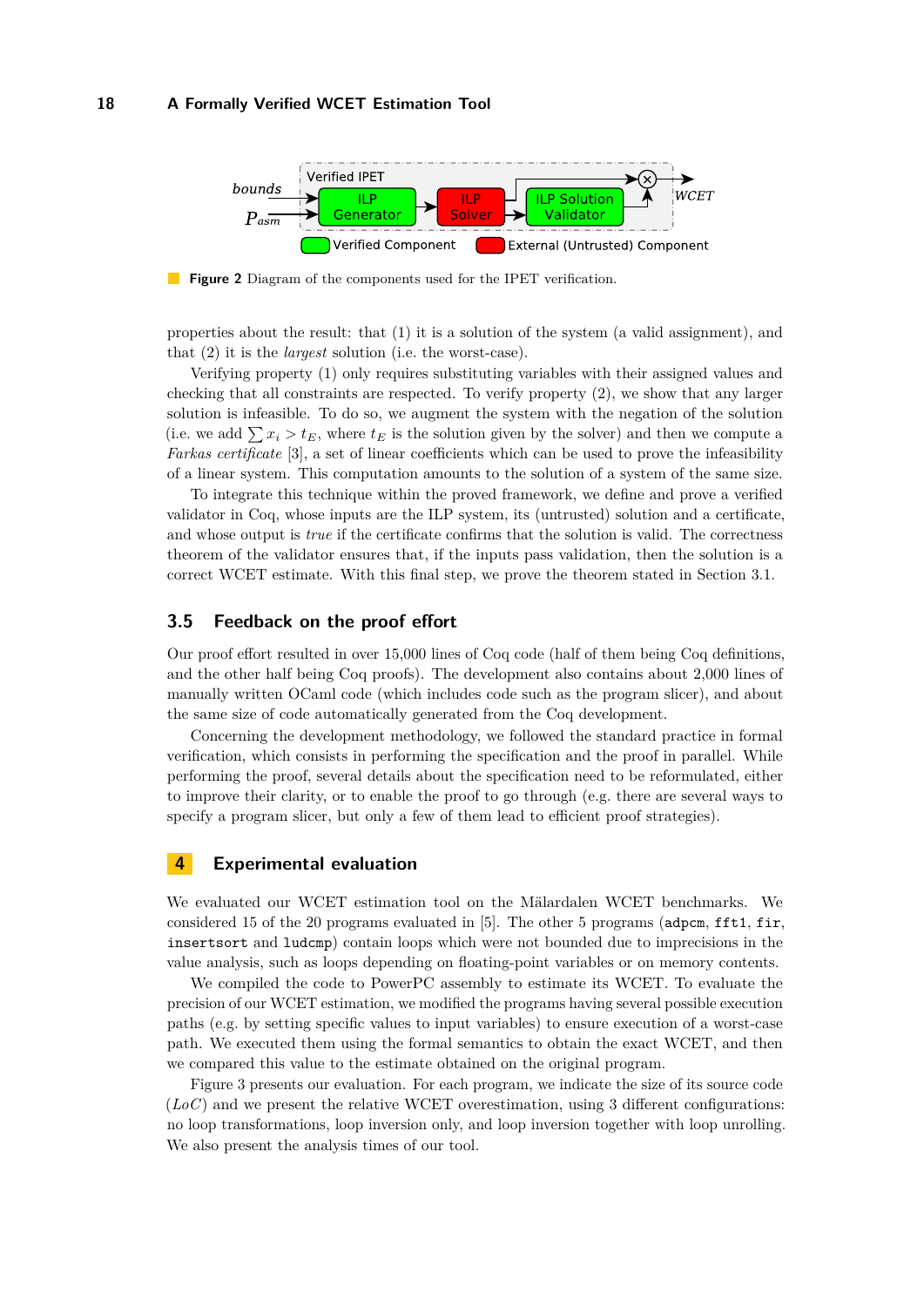<span id="page-8-1"></span>

|            |       | <b>No Loop Transformations</b> |          | <b>Loop Inversion</b> |          | <b>Inversion+Unrollina</b> |          |                |
|------------|-------|--------------------------------|----------|-----------------------|----------|----------------------------|----------|----------------|
| Program    | LoC   | <b>Overestimation</b>          | Time (s) | <b>Overestimation</b> | Time (s) | <b>Overestimation</b>      | Time (s) | Class          |
| cnt        | 267   | 18.3%                          | 0.1      | 2.8%                  | 0.2      | 3.3%                       |          | $7.0$ OK       |
| cover      | 640   | 10.9%                          | 1.0      | 11.5%                 | 1.0      | 0.0%                       | 21.8 OK  |                |
| <b>crc</b> | 128   | 100.2%                         | 0.2      | 99.5%                 | 0.2      | 99.2%                      |          | 1.7 Imprecise  |
| edn        | 285   | 141.5%                         | 12.5     | 110.4%                | 13.1     | 110.4%                     |          | 23.4 Imprecise |
| expint     | 157   | 2601.6%                        | 0.0      | 2419.7%               | 0.0      | 0.0%                       |          | 8.2 OK         |
| fdct       | 239   | 0.0%                           | 0.4      | 0.0%                  | 0.5      | 0.0%                       |          | $0.6$ OK       |
| fibcall    | 72    | 0.9%                           | 0.0      | 1.1%                  | 0.0      | 1.1%                       |          | $0.0$ OK       |
| ifdctint   | 375   | 0.0%                           | 0.3      | 0.0%                  | 0.3      | 0.0%                       |          | $0.5$ OK       |
| Icdnum     | 64    | 50.9%                          | 0.0      | 55.2%                 | 0.0      | 11.9%                      |          | $0.1$ OK       |
| matmult    | 163   | 11.5%                          | 0.3      | 0.0%                  | 0.3      | 0.0%                       |          | $0.5$ OK       |
| ndes       | 231   | 12.2%                          | 4.0      | 3.6%                  | 4.2      | 3.6%                       | 225.4 OK |                |
| ns         | 535   | 88.3%                          | 0.1      | 0.2%                  | 0.1      | 0.2%                       |          | $0.2$ OK       |
| nsichneu   | 4,253 | 106.1%                         | 60.5     | 106.1%                | 60.2     | 106.3%                     |          | 89.7 Imprecise |
| qurt       | 166   | 168.2%                         | 0.7      | 165.7%                | 0.7      | 215.2%                     |          | 3.0 Imprecise  |
| ud         | 161   | 225.1%                         | 0.6      | 217.3%                | 0.6      | 265.2%                     |          | 11.3 Imprecise |

**Figure 3** Experimental results of our WCET tool, given as a relative overestimation w.r.t. the exact WCET, without and then with loop transformations.

We classify the programs in two groups: OK (WCET estimate with no or small overestimation) and Imprecise (significant overestimation). Comparing the different configurations confirms that the loop transformations improved the precision of the WCET estimate, sometimes drastically (e.g. ns goes from 88% overestimation down to 0%, thanks to loop inversion, and expint goes from 2420% to 0% due to loop unrolling). In a few programs, we see a *relative* increase, which is due to the decrease in the *absolute* WCET of the transformed loops. Overall, the loop optimizations provide a significant benefit in terms of precision.

## <span id="page-8-0"></span>**5 Related work**

There are several WCET estimation tools in the literature which perform loop bound estimation, such as aiT [\[9\]](#page-9-12), Bound-T [\[16\]](#page-9-13), oRange [\[13\]](#page-9-14), SWEET [\[7\]](#page-9-4) and TuBound [\[15\]](#page-9-15). Our objective is not to develop a novel technique to estimate the WCET, but to formally specify an existing method and to prove it correct.

Due to its extensive flow analysis, SWEET was the inspiration for our loop bound estimation. SWEET has two loop bound estimation techniques: one similar to the one we formally verified, and another one having a context-sensitive mechanism capable of inferring more precise flow constraints. The trade-off is that, in some cases, it may perform excessive unrolling and not terminate. Unlike our tool, SWEET is not formally verified.

WCC [\[12\]](#page-9-16) is a C compiler integrating an external WCET estimation tool. WCC performs automatic loop bound estimation based on polyhedral evaluation, but it focuses on hardwarelevel optimizations, while we focus on the control-flow analysis. WCC is not formally verified and it relies on other tools (such as aiT) to obtain WCET estimates. Our tool, on the other hand, only relies on external tools if they can provide certificates. This ensures that bugs in their implementation do not affect the correctness of our tool.

The CerCo [\[1\]](#page-9-17) project shares our views about the necessity of formal guarantees in WCET estimation, but it has a different approach and objective. In CerCo, an original technique transports annotations from the assembly to the C source program, and then it relies on a non-verified tool, based on program proof (Frama-C), to produce proof certificates about the correctness of the WCET estimates. Unlike ours, this approach is not entirely automatic: after analyzing a program, some verification conditions may need manual proof. Concerning the hardware model, cost information is based on a simple timing model, like our tool.